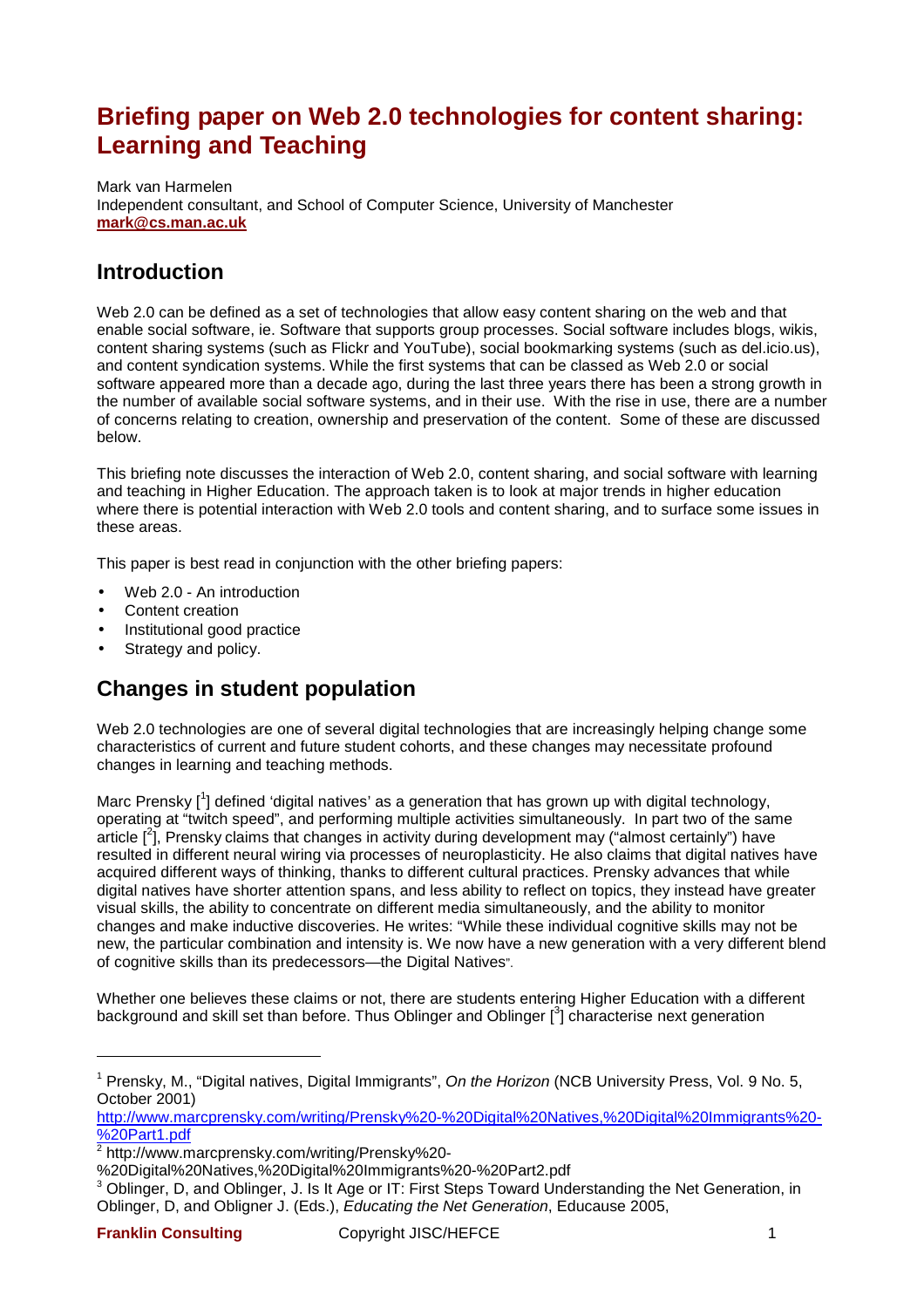("n-gen") students as digitally literate, highly Internet familiar, connected via networked media, used to immediate responses, preferring experiential learning, highly social ("being a friend of a friend is acceptable"), preferring to work in teams, craving interactivity in image rich environments (as opposed to text intensive environments), and having a preference "for structure rather than ambiguity".

Oblinger and Oblinger also point to a different kind of student, one who is non-traditional and working at the same time as studying. While their description is US-oriented, this kind of student is increasingly part of the UK HE landscape.

Questions arise: Are these new student skill and preference sets different enough to demand changes in teaching methods to successfully engage with these students? Do the skill sets of incoming students demand (possibly only transitional) 'remedial' teaching, for example, in using libraries and finding primary sources? Is the changing student profile going to need different ways of teaching that, e.g., minimise traditional patterns of attendance and increase flexibility in where and when learning takes place?

Somewhat anecdotally, there are different perspectives relating to student engagement (and therefore grades and retention):

- There is a recent case of a university teacher switching his instruction to a social medium (Facebook or MySpace) because the teacher's students would not engage with the traditional VLE. Web 2.0 enabled approaches may therefore help engage with students.
- On the other hand, recent student interviews  $\binom{4}{1}$  in a humanities school in a UK University revealed that students were not concerned how they are taught (e.g. through lectures, seminars, or through a blended learning approach) so long as the instruction was good. This then raises the question of "what is good practice in learning and teaching in different modalities?"

### **Group work, social constructivism, and constructionism**

As examples of areas/approaches where Web 2.0 tools can be deployed to good effect, we discuss their use in group work, including student generation of learning materials, and in social constructivist and constructionist approaches.

Important questions lie on the intersection of current and future HE practice and the facilities offered by Web 2.0 enabled systems. The briefing note What is Web 2.0 identified that the content sharing inherent in Web 2.0 enabled the growth of social software; software that aids in group processes. Much of the following is discussed in terms of social software.

**Group work** can often be aided by having social software available – this is no surprise when we note that social software is software that facilitates group process. Thus, for example: Blogs can be used in personal writing and groups critiques thereof. Wikis can be used by groups co-operatively producing artefacts directly in the wiki, or documenting group processes and external products [5].

Moving beyond support of group work, we note content sharing opportunities for students to create course and instructional materials. There is currently a divergence of opinion as to if students can create significantly good course materials using web 2.0 systems, and this is an interesting area where evidence will only emerge in a few years time. However, in some sense this is happening: If one acknowledges that Wikipedia is an educational aid there are exiting university courses where students, as part of their course work, contribute to Wikipedia articles. Allied to this trend, there are initiatives on the web to create university-level open course content using wikis.

**Social constructivism** has as a central precept that knowledge is created by learners in the context of and as a result of social interaction. Social constructivist approaches are particularly aided by web 2.0

#### http://www.educause.edu/educatingthenetgen/

<sup>4</sup> So recent in fact that the academic commissioned to interview students has not even presented these results to the school concerned, precluding dissemination of the name of the particular school and university.

<sup>5</sup> Incidentally, wikis can also be used as personal media, as, for example, as a dynamic personal logbook, serving the accretion of individual knowledge.

l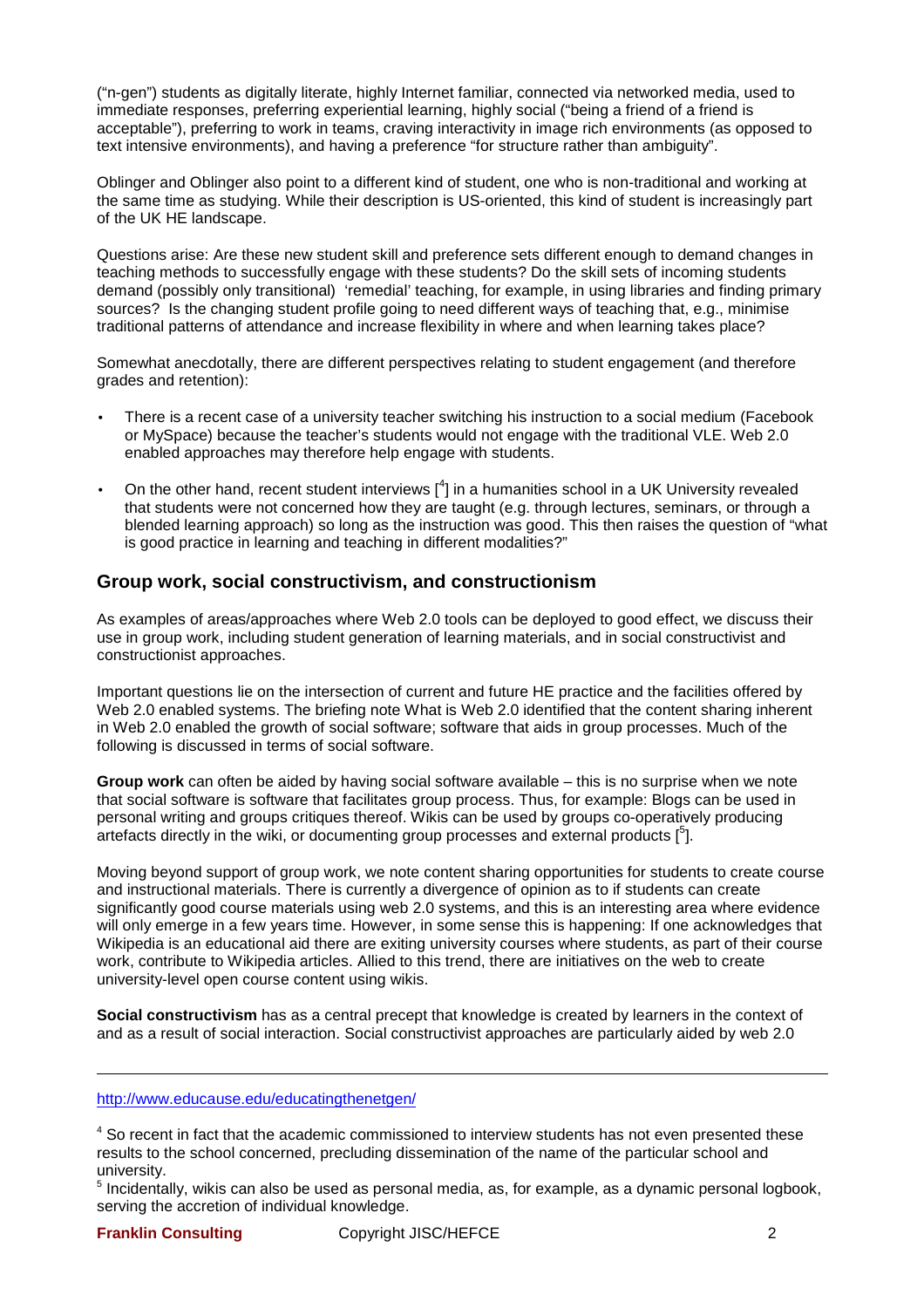tools as mediating mechanisms between collaborating students (and indeed, between students and teachers), particularly between students who might be sometimes be working in different places and at different times. Thus, for example, a group of students might construct an artefact in a wiki, but also be guided by a teacher who provides scaffolding in the same wiki. This scaffolding could take the form of wiki page structure and titles for pages to be filled in by the students, guidance as to areas to discuss in the wiki, the kind of content that is desired, and feedback on existing student produced content. In this way a teacher can help the students progress their learning in a Zone of Proximal Development, the "distance" between the actual level of the learners development and the level of their potential development [<sup>6</sup>].

**Constructionism**, advocated by Seymour Papert, is particularly amenable to Web 2.0 approaches. In Papert's words 'Constructionism … shares constructivism's connotation of learning as "building knowledge structures" irrespective of the circumstances of the learning. It then adds the idea that this happens especially felicitously in a context where the learner is consciously engaged in constructing a public entity, whether it's a sand castle on the beach or a theory of the universe." 'Thus social software systems can be used for the construction of public entities, for example, via a video presentation on a social media system, a blog entry (for individual work) and a set of wiki pages (for individual and group work).

Group work is essentially important if one takes the view that university is in part a preparation for the world of work, and that work is a group-based social activity. There are clearly major advantages to using Web 2.0 tools and social software in HE, particularly with regard to social constructivist approaches to education. An alternate view is that group work skills are at least as much a matter for learning how to facilitate group interaction and how to work co-operatively, and that social software tools merely ease group work processes. These two approaches are not mutually exclusive, social software systems enable sound pedagogic approach, but any change towards increased group work in HE needs to have its own elements of facilitation and co-operative group work training.

### **Independent learners**

A major aim in UK HEIs is to produce independent (or autonomous) learners. A working definition is: Independent learners are self-directed learners who are able to set their own learning goals [7]; develop strategies and plan how to achieve those goals; work towards realising the goals, either on their own or with others; and reflect on their learning processes and outcomes, in turn learning by that process of reflection.

The topic of independent learners abuts on that of control of learning, should it be teacher controlled, placed in the hands of the learners, or some amalgam of the two?

The growing but still-nascent Personal Learning Environment (PLE) movement has a significant Web 2.0 following which claims that PLEs are social software tools that help or enable learners to take control of their own education. Unless we count web browsers as PLEs, there are few PLEs in existence today, and the question of whether we can build tools to enable, rather than help, the growth of independent learners as yet remain open.

## **Possible issues and problems**

An incomplete set of problems and issues that arise in relation to / as a consequence of web 2.0 are:

- 1. The changing nature of students entering higher education may require a response, possibly in different directions. On one hand a move to supply engaging ways of tuition, on the other hand a need to supply 'remedial' teaching, in, e.g. reflection, use of primary sources.
- 2. While within HE there is often a need for a pragmatically chosen amalgam of pedagogic approaches that are selected on the basis of knowledge to be learned, learning and teaching context, desired learning outcomes, and so on, there may be a need for new pedagogic models to support (a) opportunities opened up by Web 2.0 technology, and (b) demands placed on the HE system by changed characteristics in student intake.

l

<sup>&</sup>lt;sup>6</sup> Vygotsky, L.S., Mind and society: The development of higher mental processes, translation, Cambridge, MA: Harvard University Press, 1978.

 $7$  Clearly in an HE context, except in the most radical scenarios where the problem determines the syllabus, independent learning and its outcomes have to be aligned with syllabus requirements.